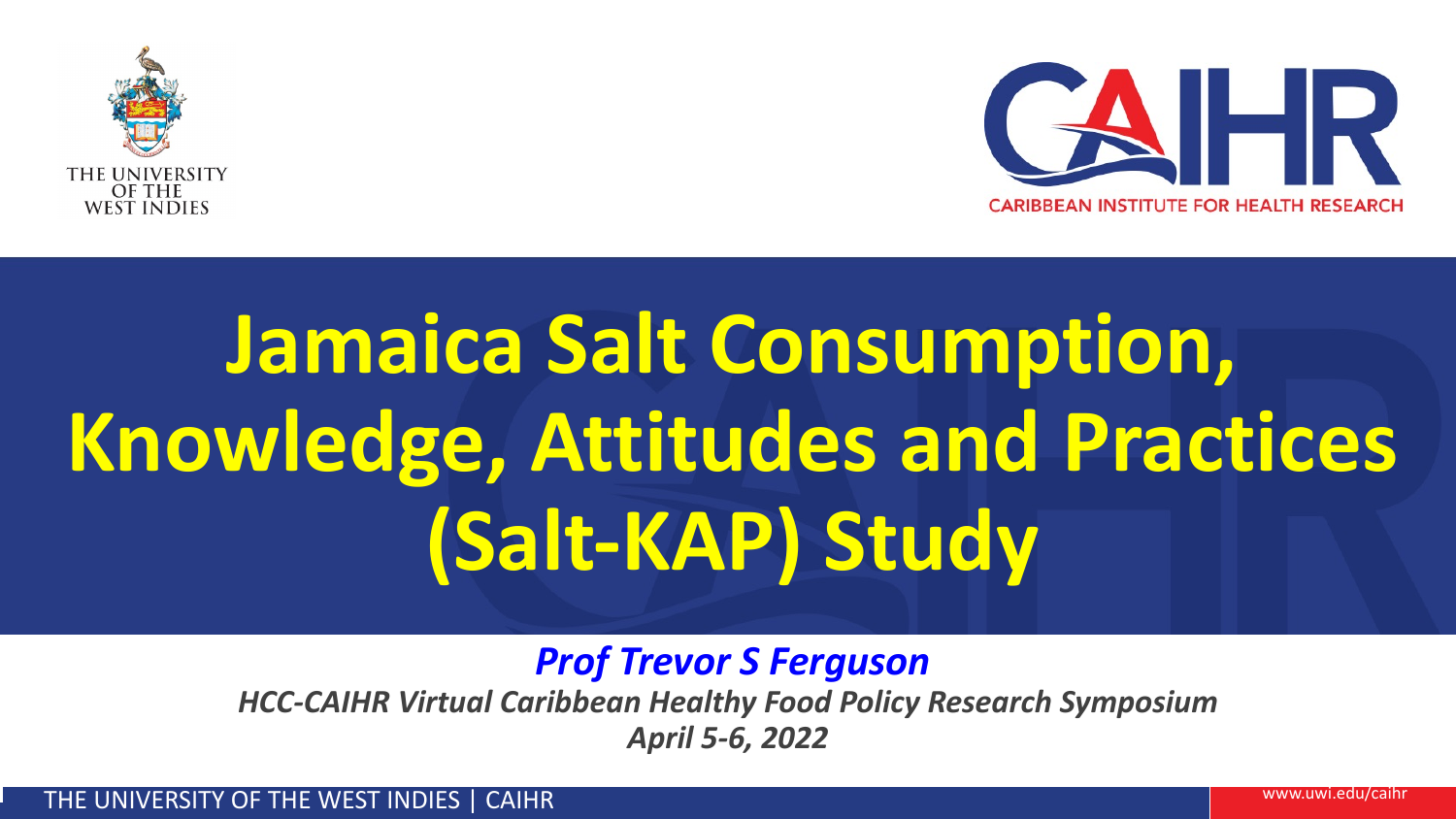### **JAMAICA SALT CONSUMPTION, KNOWLEDGE, ATTITUDES AND PRACTICES (SALT-KAP) STUDY**

### **Collaborative Research Project between**

**The Caribbean Institute for Health Research, UWI**



**The Ministry of Health and Wellness, Jamaica** 



**Funded by The National Health Fund**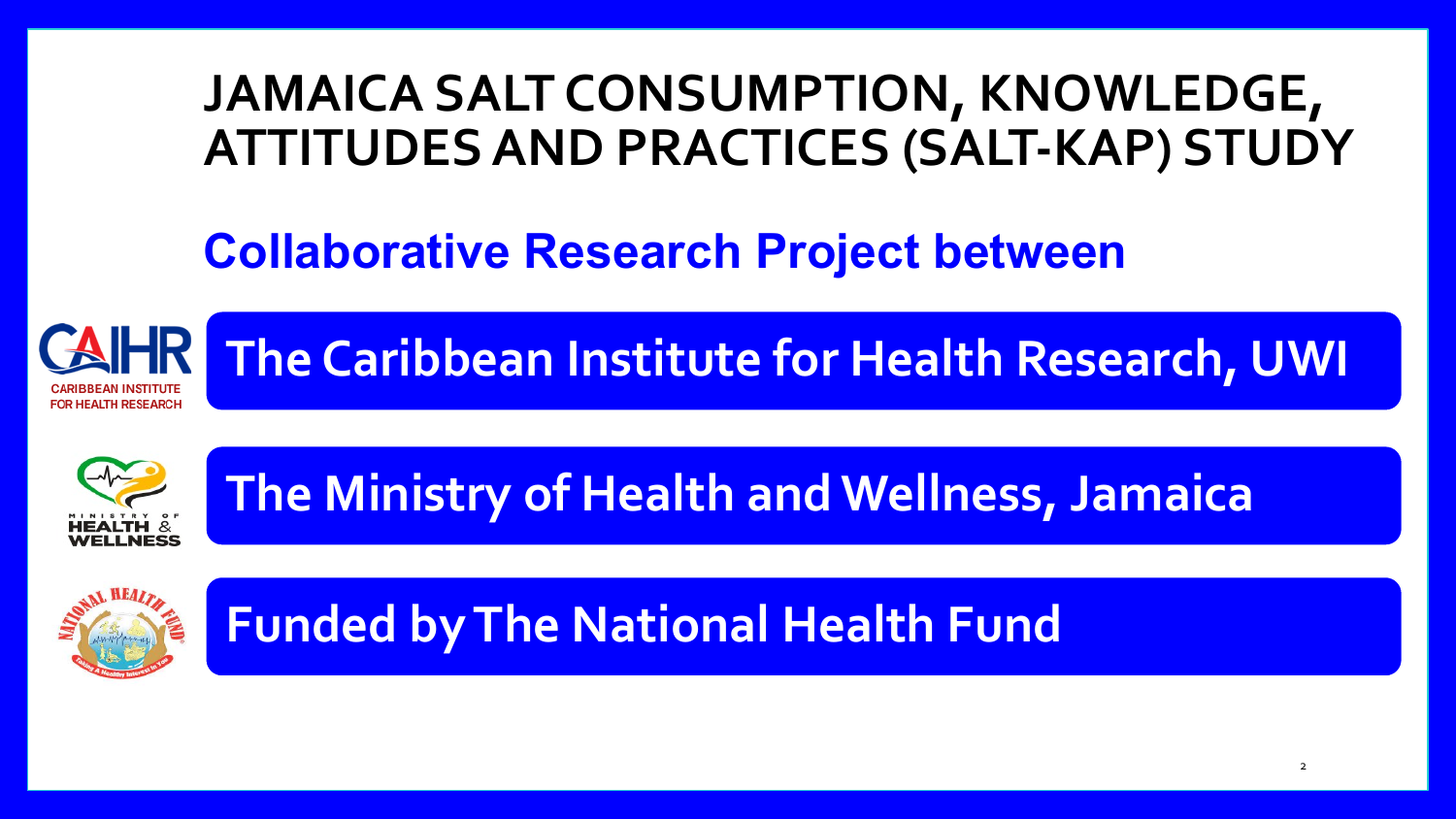# **Jamaica SALT-KAP Study**

### **Overall Aim:**

To obtain baseline data on salt consumption in Jamaica, salt content in restaurant foods, and evaluate knowledge, attitudes and practices of Jamaicans regarding salt consumption

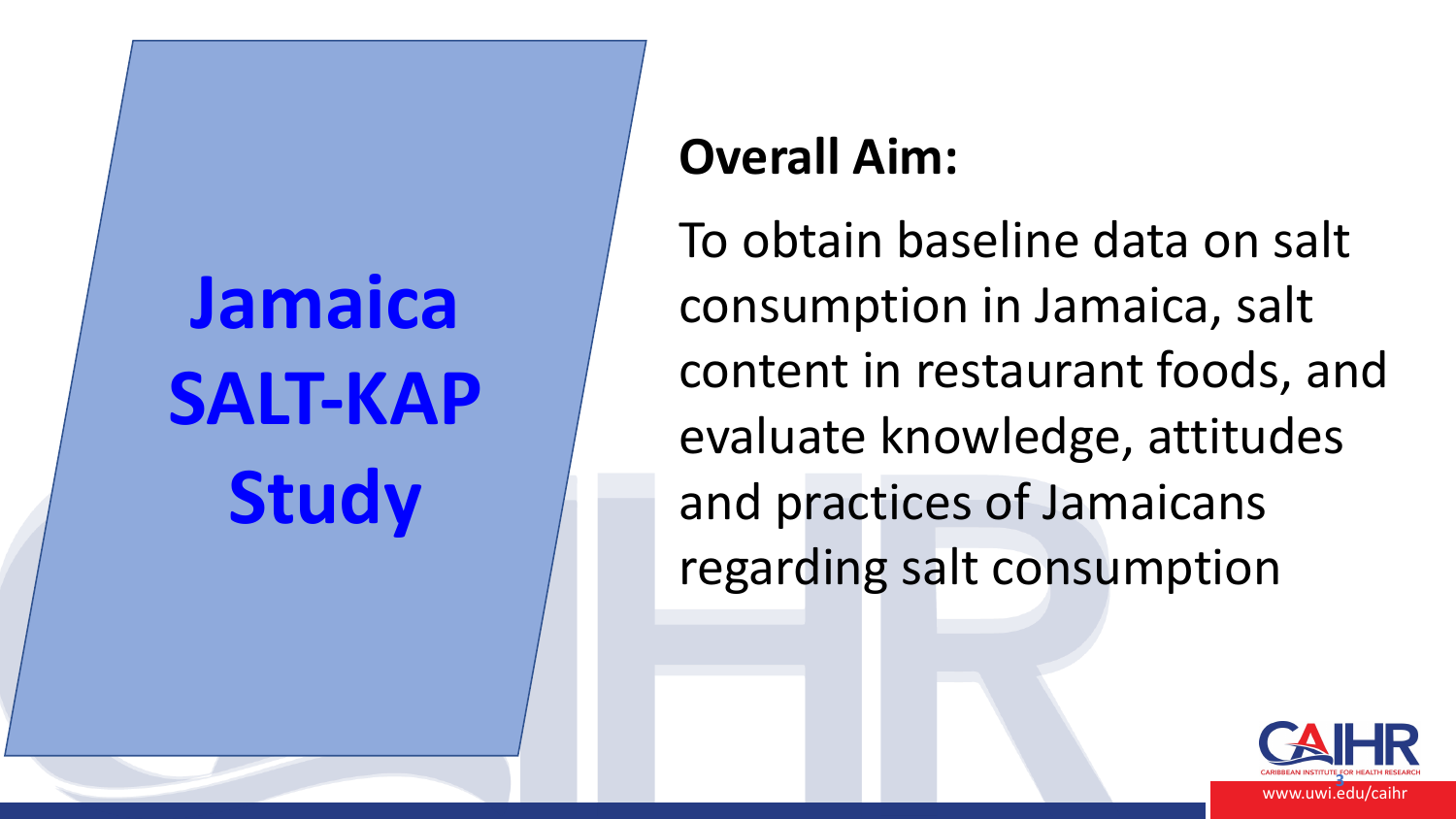# Why is this important?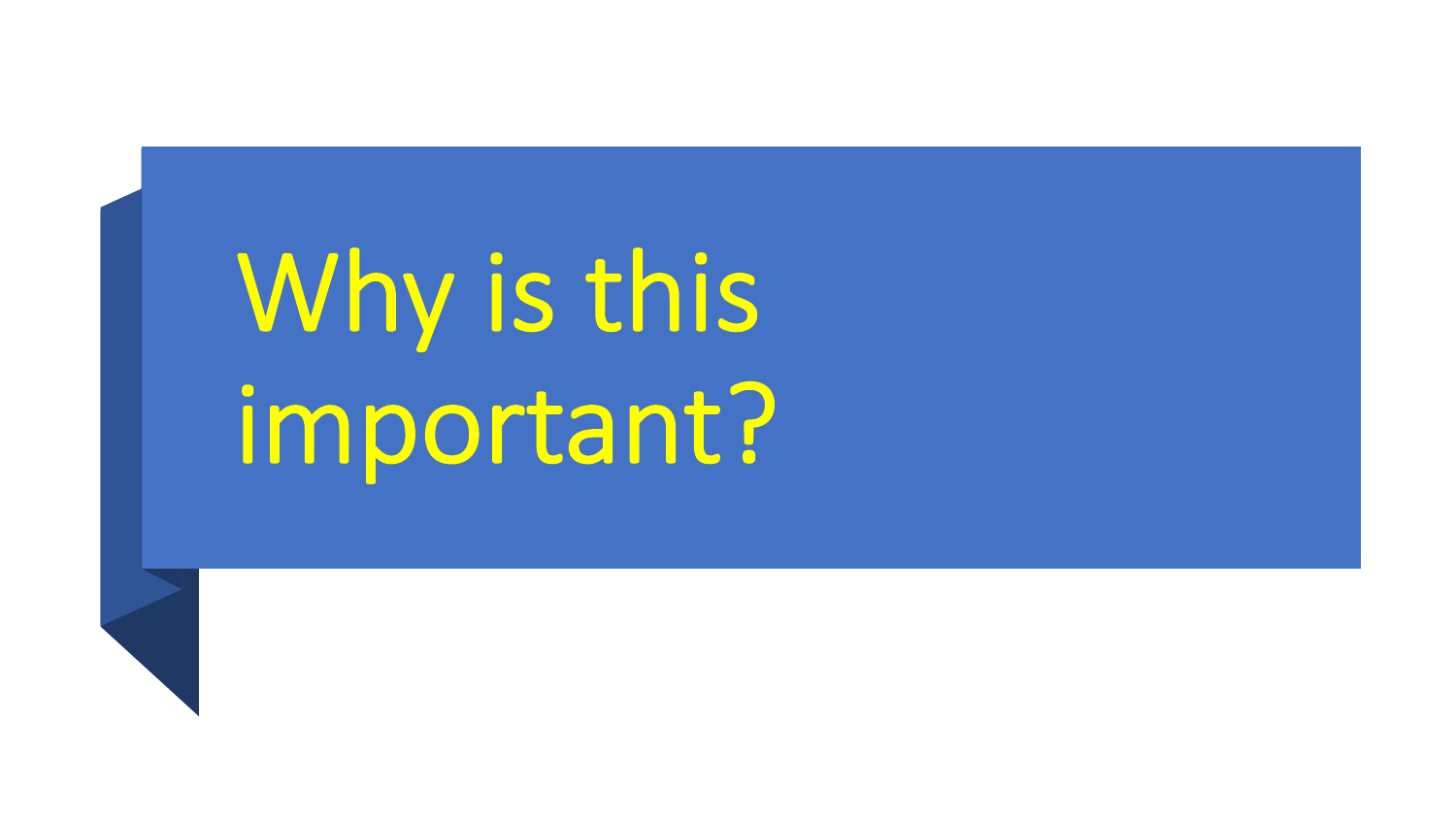# **SALT - Introduction**

- Salt (sodium chloride) is a major component of the food supply in most countries
- It is commonly used to flavour food, and as a binder, stabilizer, or food preservative
- Humans need about 500 mg of sodium to carry out normal body functions such as water balance and nerve conduction

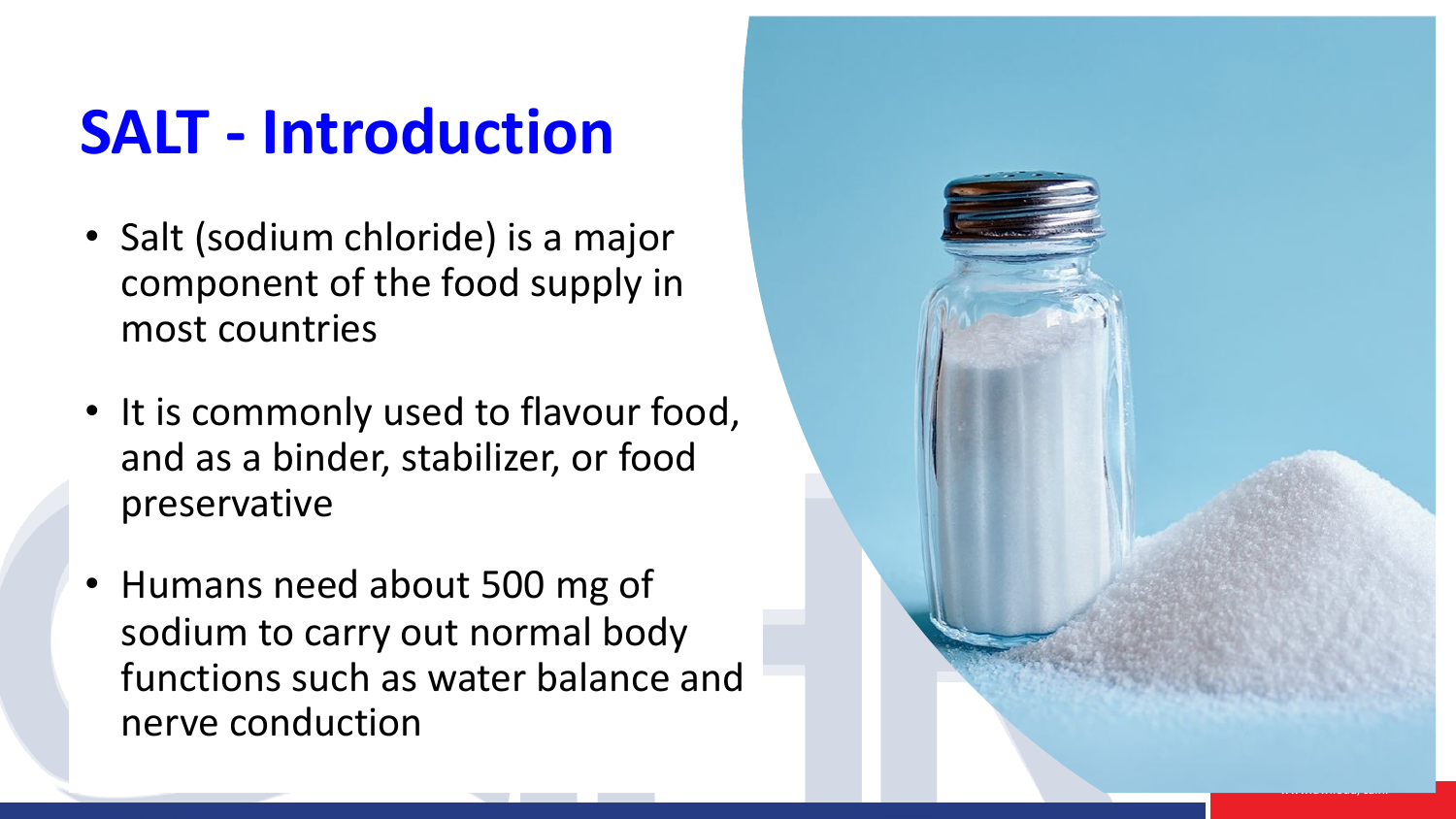# **Sources of sodium in the diet**

The main source of sodium in the diet is table salt (**sodium chloride**);

Other sources: **monosodium glutamate**  (MSG), and **sodium bicarbonate** (baking soda)

Most people consume **about 9–12 grams of salt per day 1.5 – 2 times the recommended** maximum level of **intake**

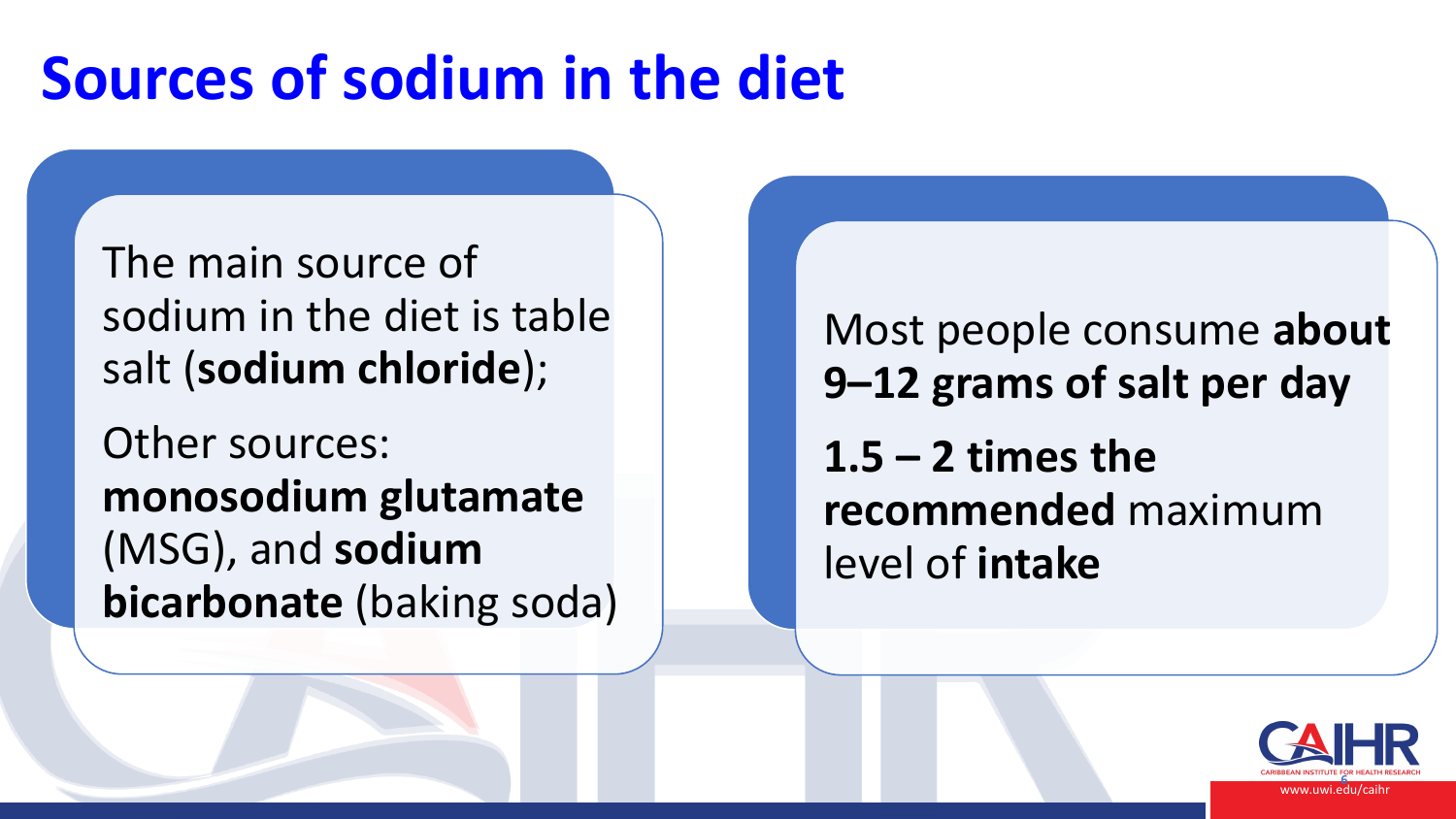### **High salt intake has multiple adverse health outcomes**

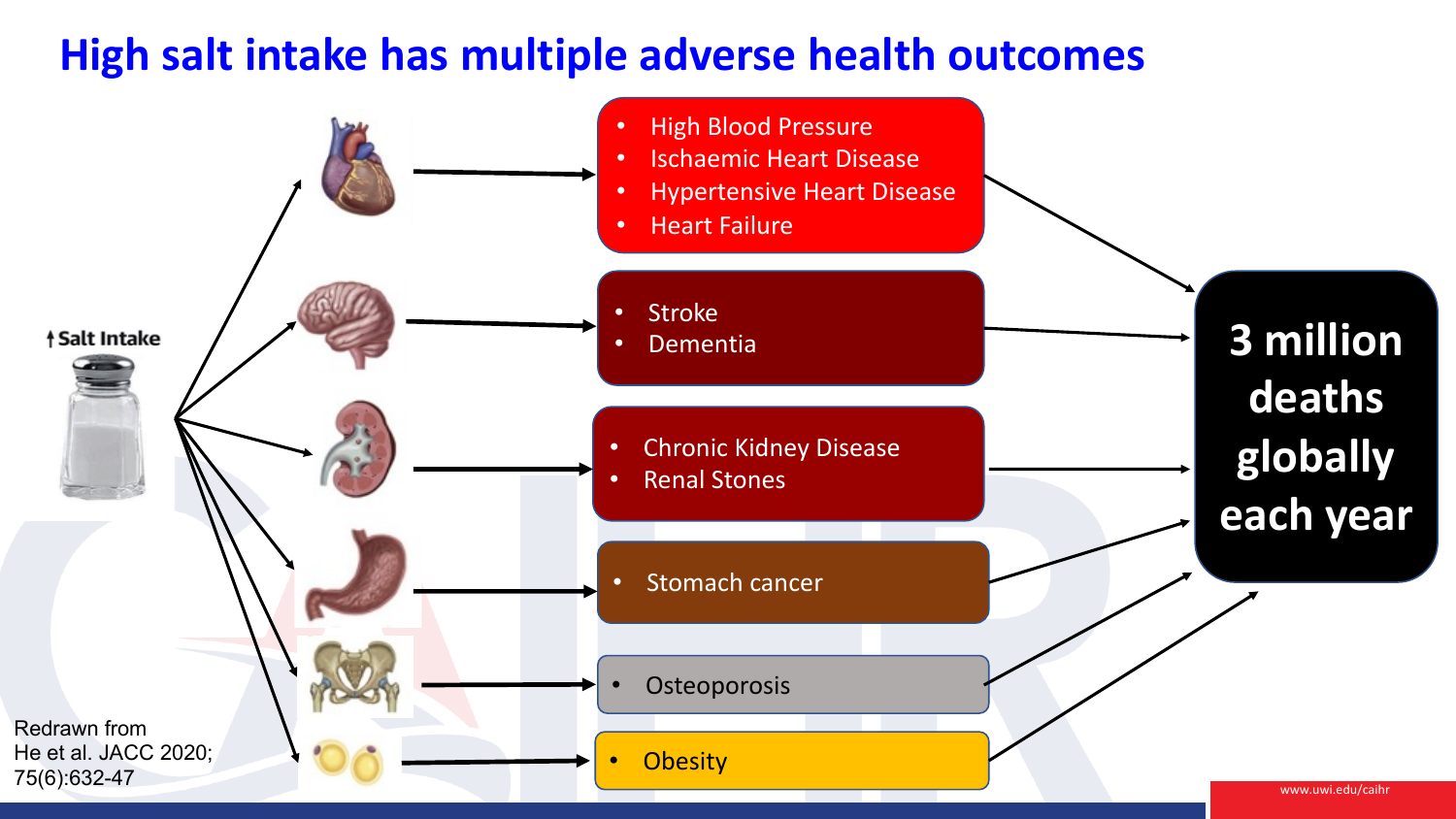## WHO SHAKE - Technical Package fo

In 2016 WHO publis which serves as a assist Member State  $implementation$ reductio

> Recommende <5 g per day

Countries shoul reduction in mea salt/sod



https://www.who.int/dietphysicalactivity/publications/shake-salt-habit/en/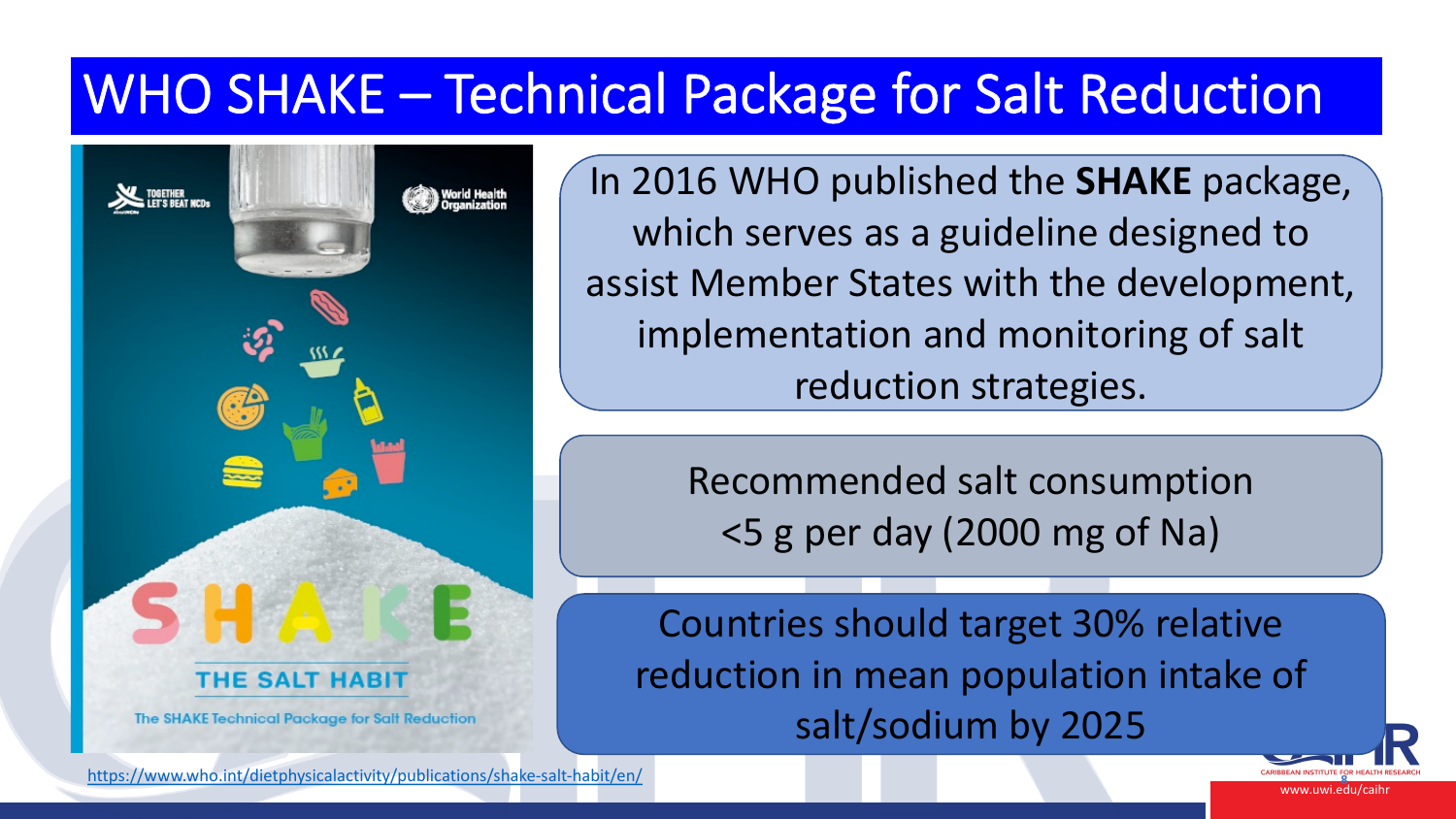#### **WHO SHAKE SALT INTERVENTION PACKAGE**

#### **1. SURVEILLANCE**

#### *MEASURE AND MONITOR SALT USE*

Intervention S1: Measure and monitor population salt consumption patterns Intervention S2: Measure and monitor the sodium content of food Intervention S3: Monitor and evaluate the impact of the salt reduction programme

#### **2. HARNESS INDUSTRY**

#### *PROMOTE REFORMULATION OF FOODS AND MEALS TO CONTAIN LESS SALT*

Intervention H1: Set target levels for the amount of salt in foods and meals and implement strategies to promote reformulation

#### **3. ADOPT STANDARDS FOR LABELLING AND MARKETING**

#### *IMPLEMENT STANDARDS FOR EFFECTIVE AND ACCURATE LABELLING AND MARKETING OF FOOD*

Intervention A1: Adopt interpretive front-of-pack nutrition labelling systems Intervention A2: Implement strategies to combat the misleading marketing of foods that are high in salt

#### **4. KNOWLEDGE**

#### *EDUCATE AND COMMUNICATE TO EMPOWER INDIVIDUALS TO EAT LESS SALT*

Intervention K1: Implement integrated education and communication strategies to raise awareness about the health risks and dietary sources of salt and ultimately change behaviour

#### **5. ENVIRONMENT** *SUPPORT SETTINGS TO PROMOTE HEALTHY EATING*

Intervention E1: Implement multicomponent salt reduction strategies in community settings including schools, workplaces and hospitals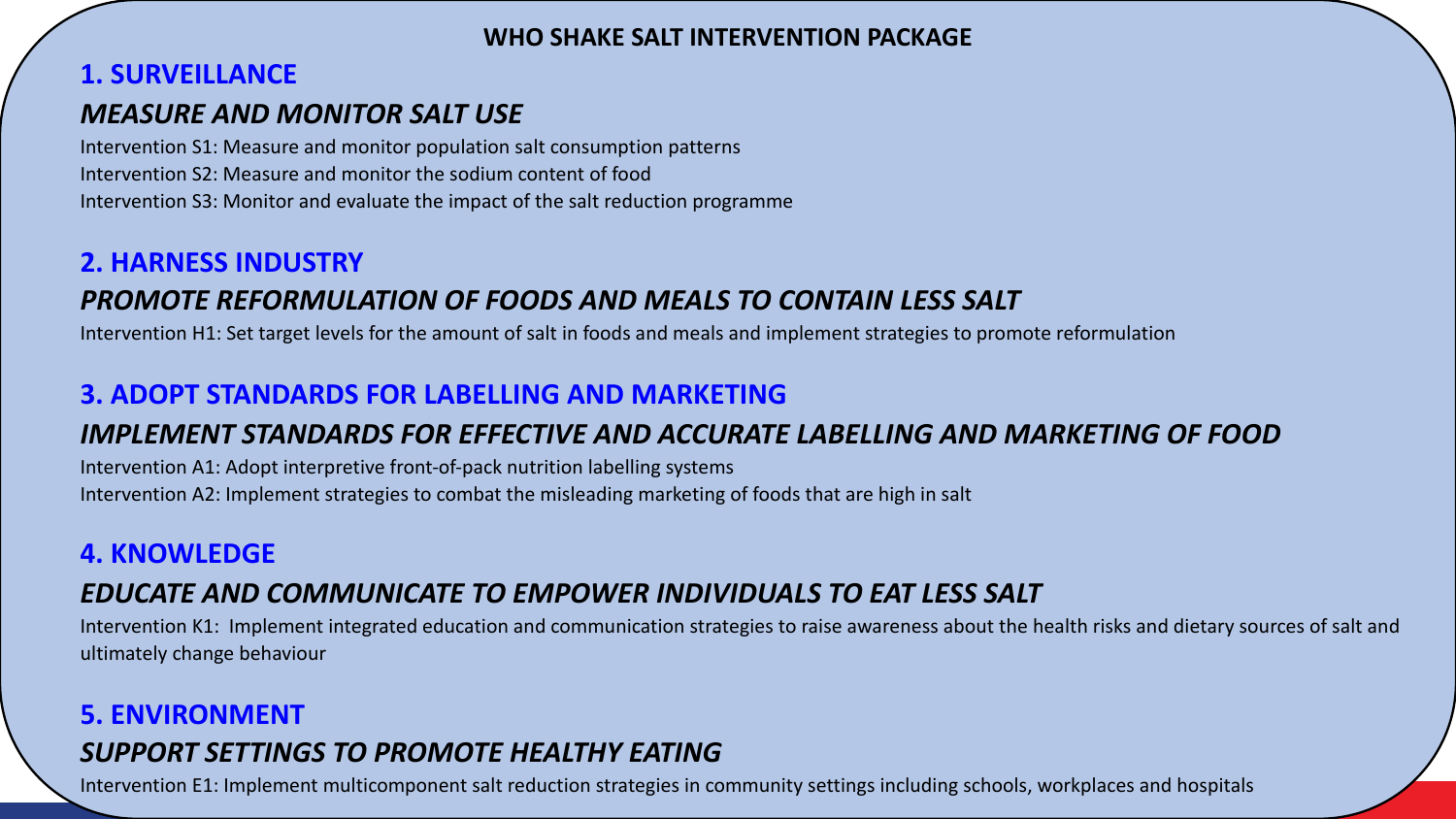### Global Sodium Consumption



- In 2010, global **mean sodium intake was 3.95 g/day**;
- Intake in men was ~10% higher than in women
- Intakes were highest in East Asia, Central Asia and Eastern Europe
- Intakes were lowest in sub-Saharan Africa and Latin America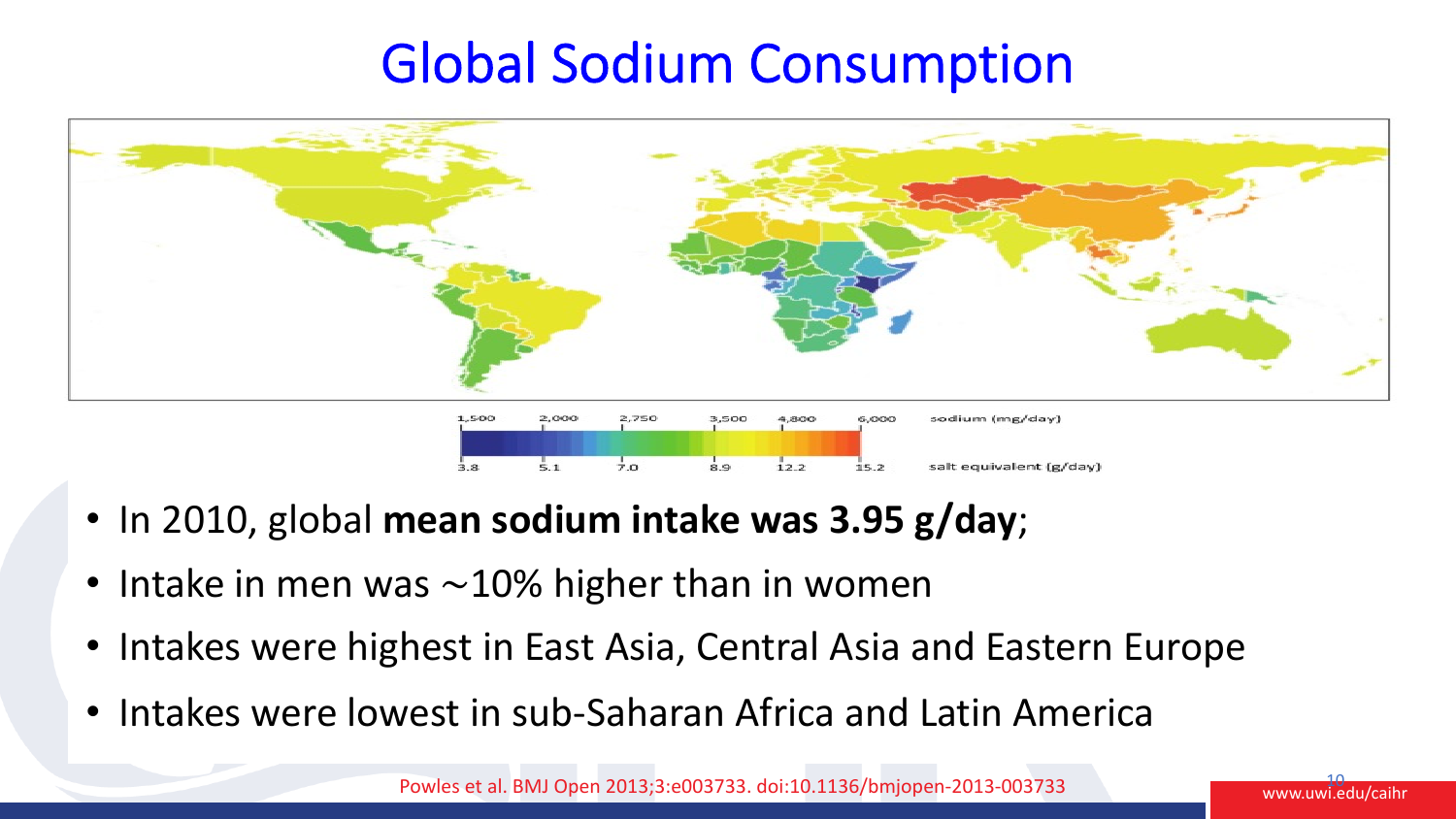## Salt consumption in Jamaica

- Limited published data on salt consumption in Jamaica
- The Spanish Cohort Study reported estimated sodium excretion of 3.3 g/24 hour in the 1990s
- In SORT Trial baseline sodium excretion was 3.4 g/day among sample of 56 patients
- No recent or national estimates are available prior to the current study

SORT Trial: Forrester et al. Journal of Human Hypertension (2005) 19, 55–60. doi:10.1038/sj.jhh.1001782 **SORT = Sodium Reduction Trial**

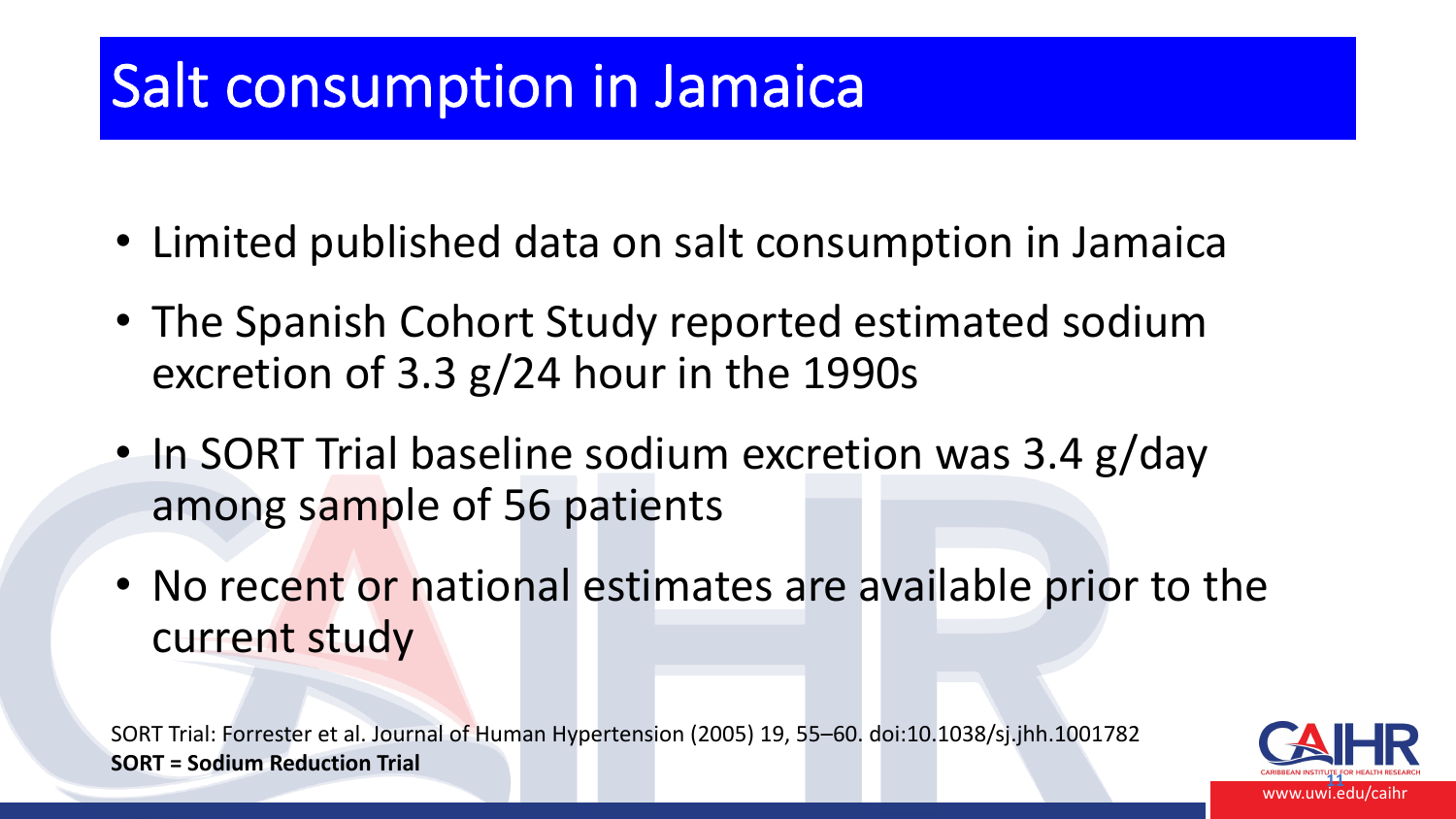## Jamaica SALT-KAP - Objectives

- 1. To estimate dietary sodium consumption among Jamaicans using spot urinary sodium analyses.
- 2. To evaluate the sodium content in commonly consumed foods sold in local restaurants.
- 3. To conduct a baseline survey on current knowledge, attitudes, and practices regarding salt intake in Jamaica, and estimate current levels of salt consumption.
- 4. To evaluate the accuracy of spot urine sodium as a measure of dietary sodium intake in the Jamaican setting by comparing estimates to 24-hour urinary sodium excretion.

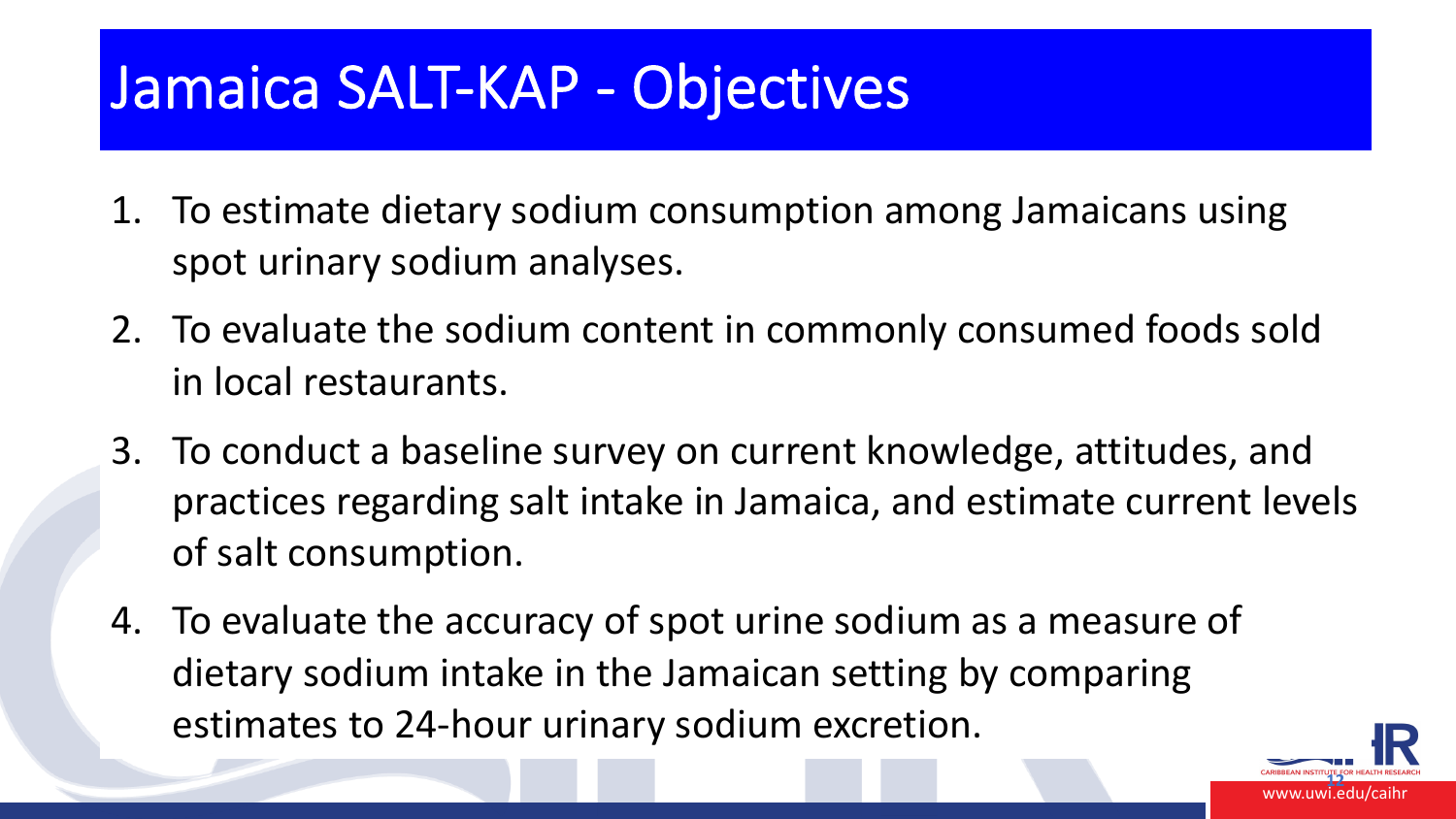# Project divided into four components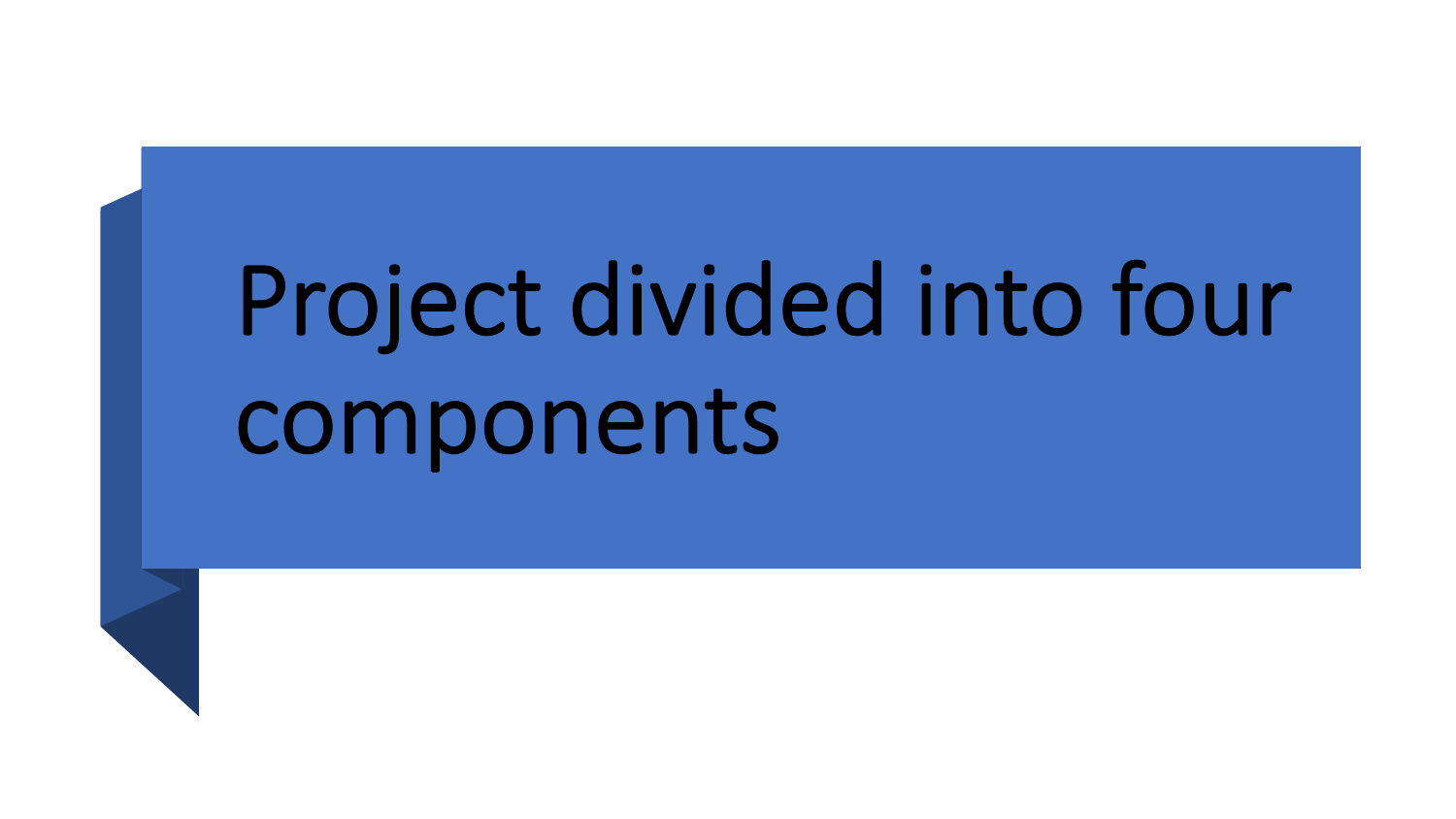### *Component 1: Spot Urine Sodium Analyses*

- Analyzed data **1009 spot urine sodium samples**  obtained from **JHLS III**.
- Estimated **mean 24-hour dietary sodium** consumption and the **proportion of participants with high dietary sodium** consumption using PAHO formula
- Estimate how dietary sodium consumption vary by sex, sociodemographic factors, and participant characteristics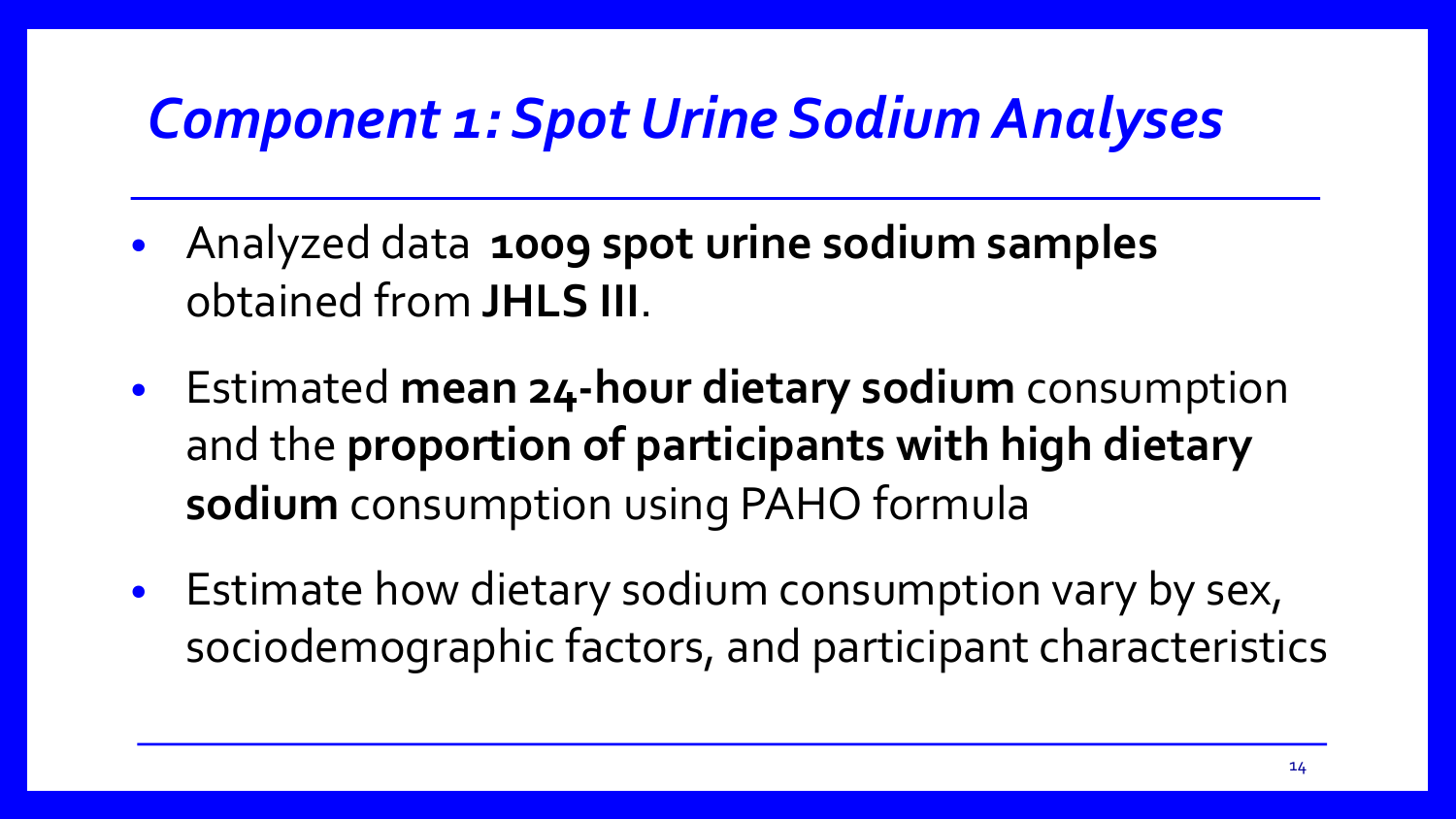### *Component 1: Spot Urine Sodium Analyses*

- Preliminary analyses now completed
- Findings submitted to CARPHA Conference full details to be presented in June
- Preview: Mean sodium excretion levels much higher than recommended daily intake; low mean potassium intake
- Most Jamaicans classified as having high sodium intake and low potassium intake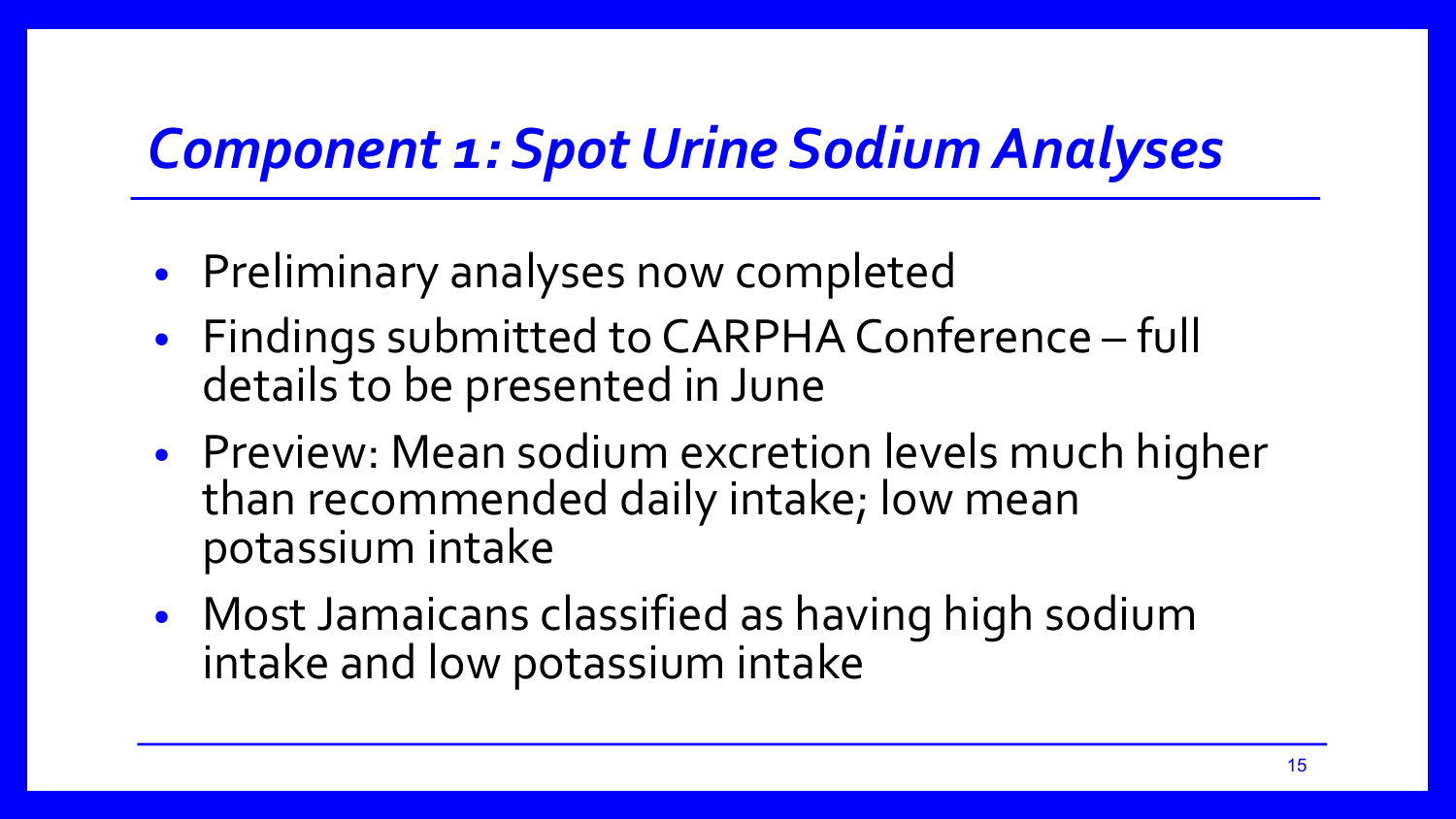### *Component 2: Salt content of food sold in restaurants*

- **Creating a database of restaurants**, including restaurant chains (≥3 restaurants locally) and individual restaurants.
- Will contact the restaurants' management to **obtain information on meal items sold in each establishment** and available **nutrient profiles, recipes, and ingredient listings**.
- Will describe **food preparation practices**, **estimate mean sodium content** per meal and the **proportion of foods with high salt content.**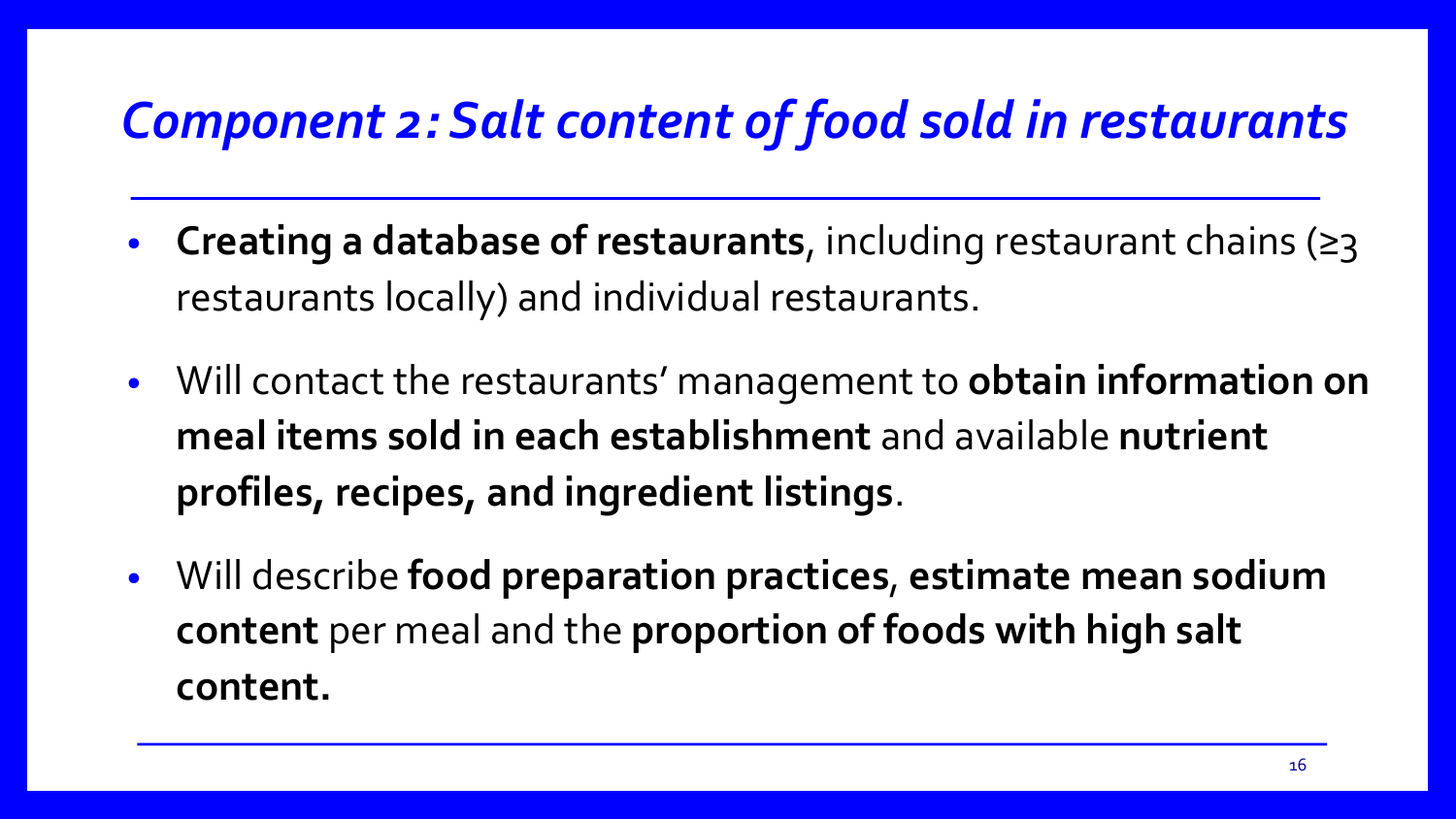### *Component 3: Survey of Knowledge, Attitudes and Practices Regarding Salt Intake and Estimation of Salt Consumption Levels*

- **Nationally representative sample** of approximately **1200 participants**
- Administer a **questionnaire** to evaluate **knowledge** about salt intake and health, **attitudes** with regards to salt intake and low salt diet, and current **practices** of salt intake.
- We will also measure weight, height and blood pressure and collect **spot urine sample to measure urine sodium excretion.**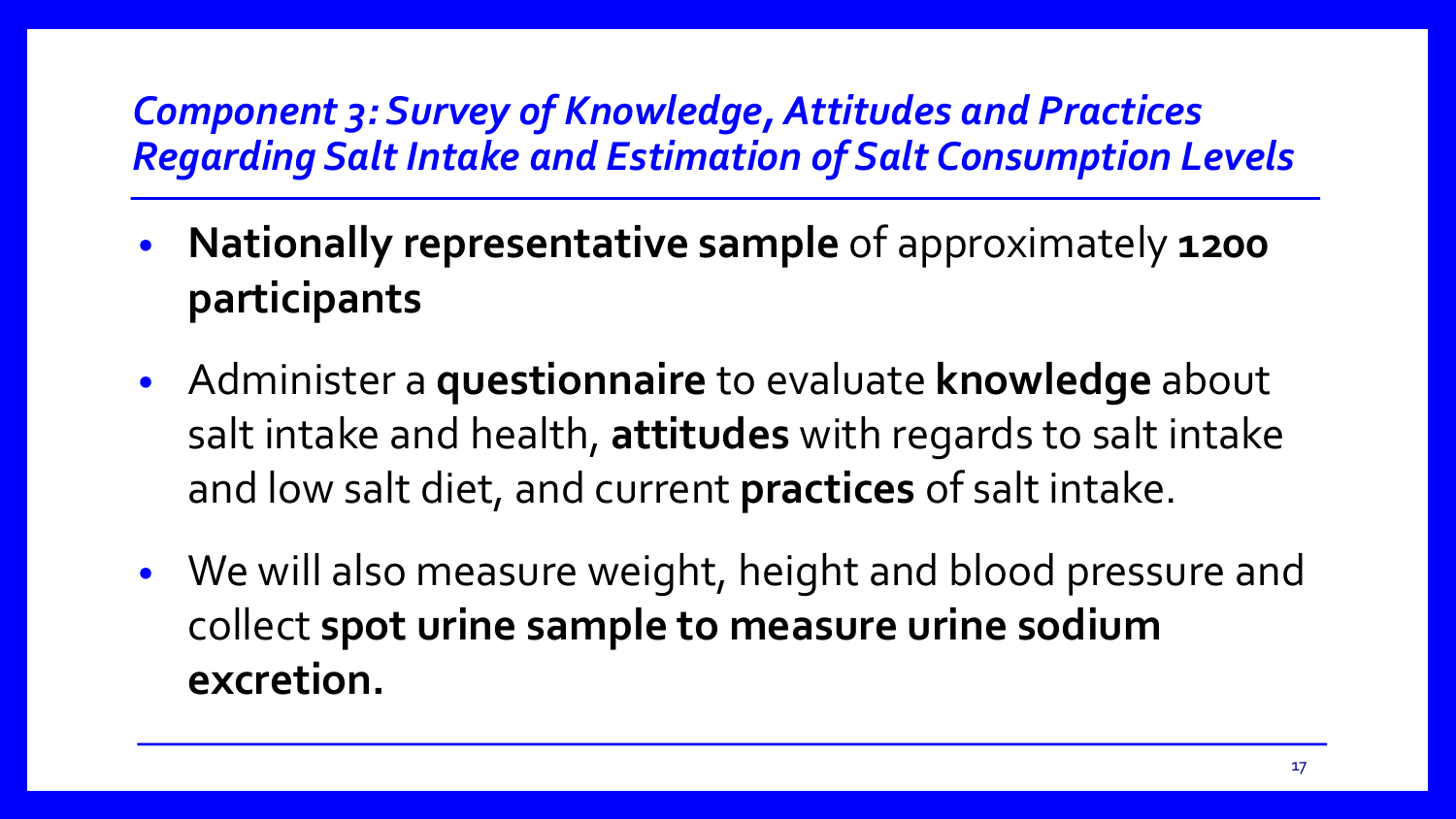### *Component 4: Validation Study Using 24-hour Urinary Sodium*

- Sub-sample of **120 persons** from national survey
- Will do a **24-hour urine collection** to measure 24-hour urinary sodium in addition to spot urine sodium
- **Compare estimates** 24-hour urine sodium from spot urine sample to that obtained from actual 24-hour urine collection and **estimate levels of agreement**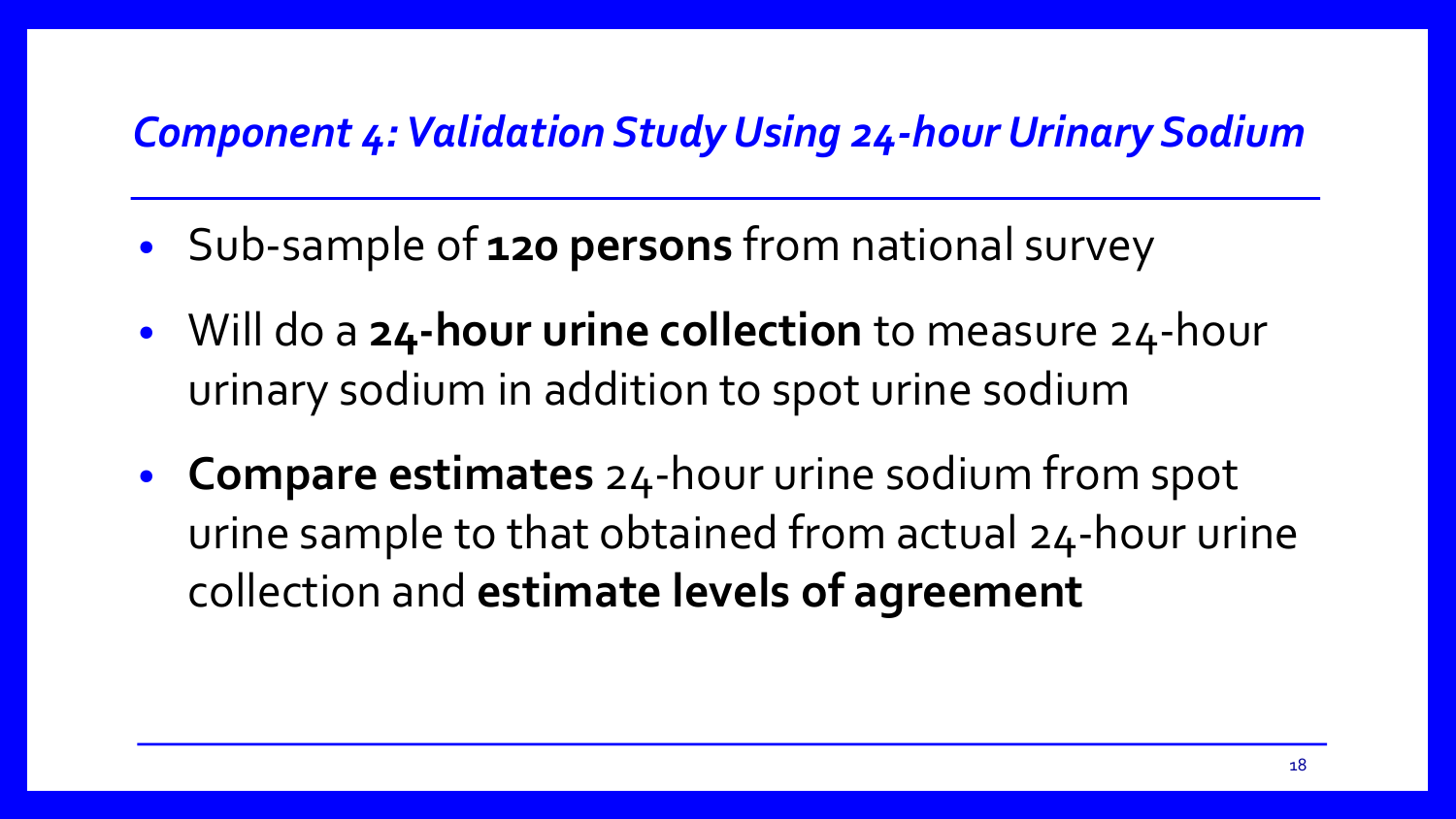## **Components 3 and 4 update**

- Completed training for field staff
- Completed mapping of most Kingston EDs
- Recruiting first participants this week
- To complete data collection in  $6 g$  months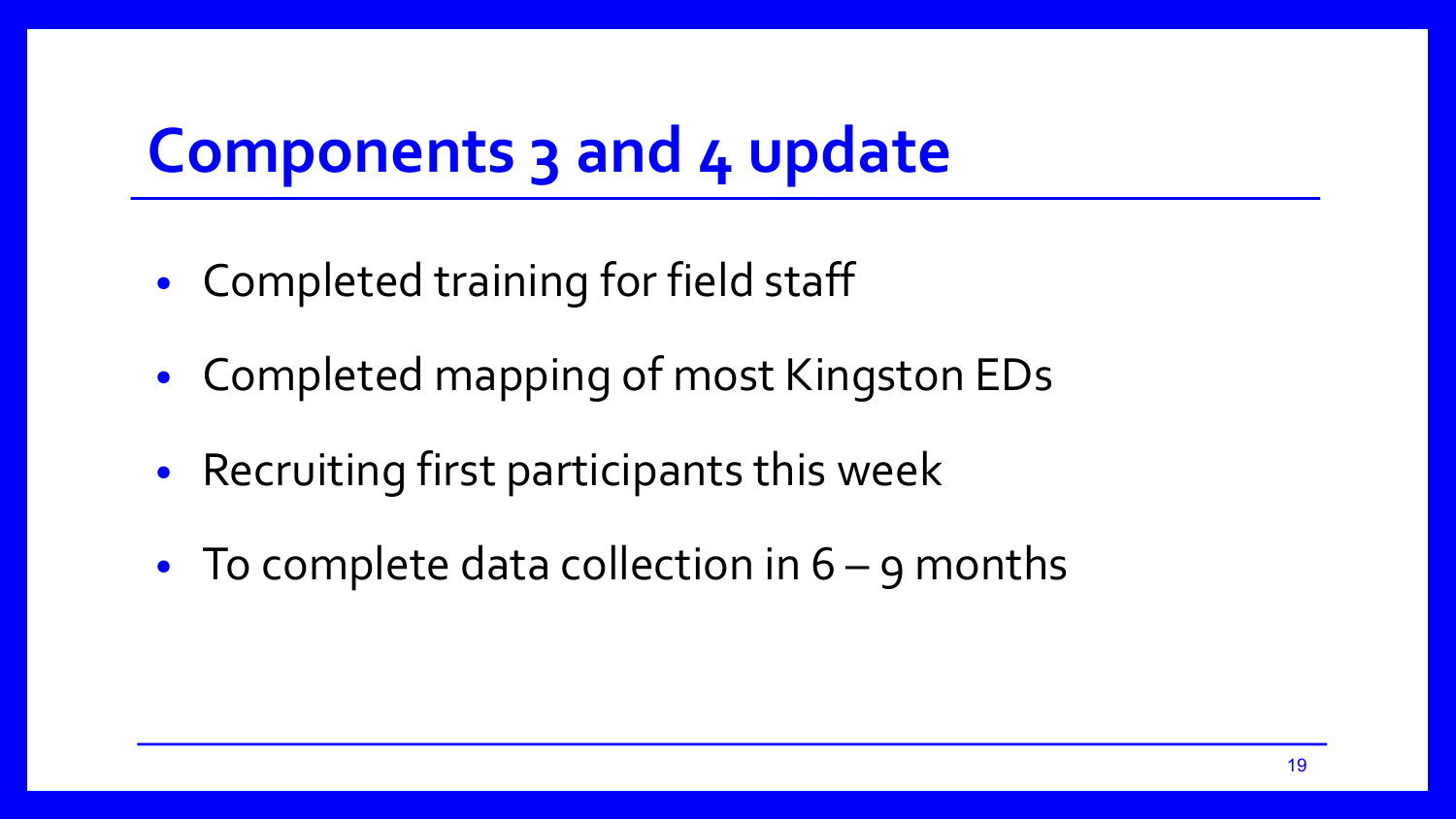### Jamaica SALT-KAP - Implications

- Baseline study to fulfil the interventions S1 and S2 of the WHO SHAKE package
- Serve as a key step in the development of a national salt reduction programme
- Will inform interventions to promote individual and population level sodium reduction strategies in seeking to achieve the national target of a 30% reduction in salt consumption by 2025.
- Initial results shared with MOHW preparing policy brief